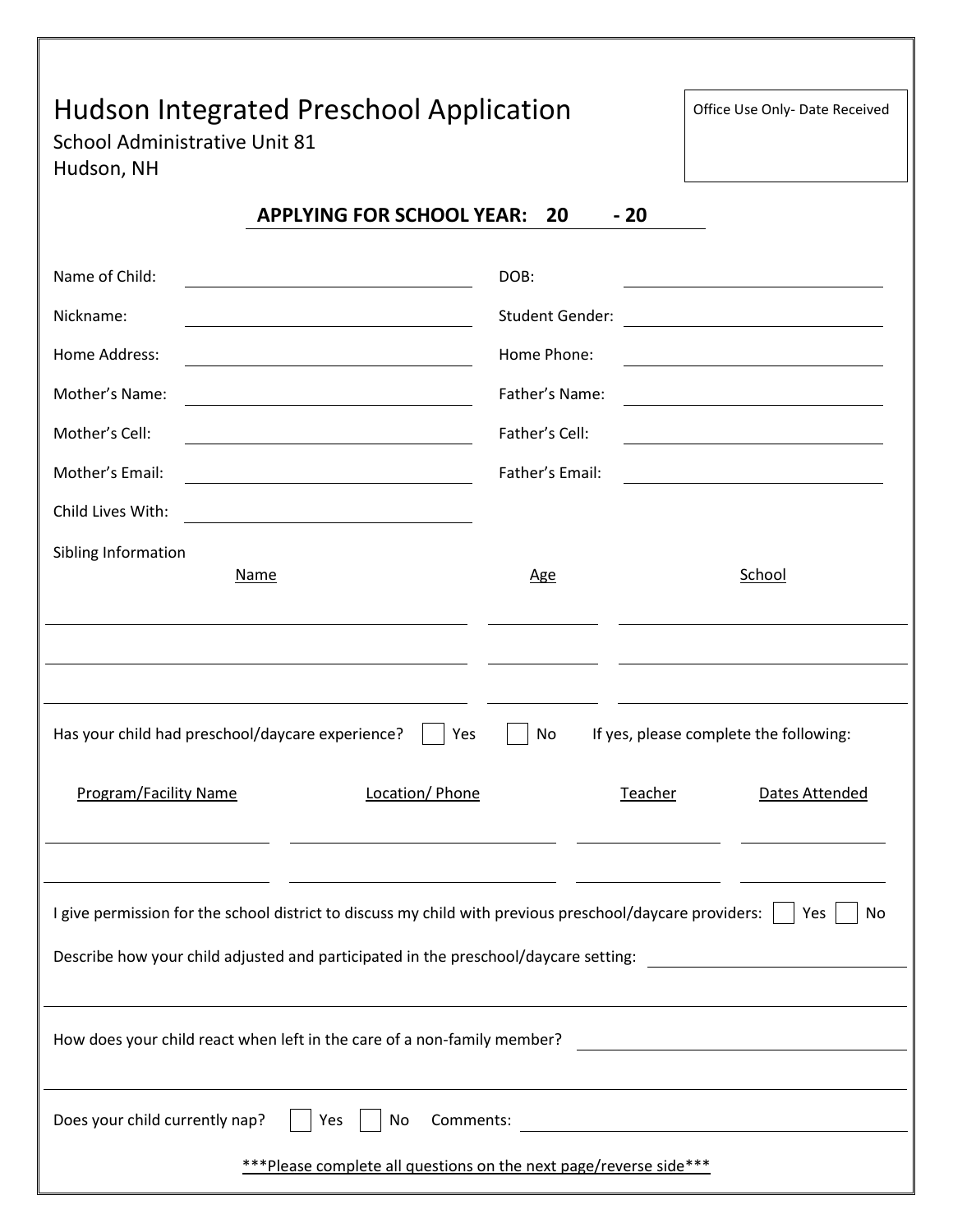| ,我们也不会有什么。""我们的人,我们也不会有什么?""我们的人,我们也不会有什么?""我们的人,我们也不会有什么?""我们的人,我们也不会有什么?""我们的人                                                                                                                                                                 |
|--------------------------------------------------------------------------------------------------------------------------------------------------------------------------------------------------------------------------------------------------|
| How does your child adapt to changes in location & activity?                                                                                                                                                                                     |
| ,我们也不会有什么。""我们的人,我们也不会有什么?""我们的人,我们也不会有什么?""我们的人,我们也不会有什么?""我们的人,我们也不会有什么?""我们的人                                                                                                                                                                 |
|                                                                                                                                                                                                                                                  |
|                                                                                                                                                                                                                                                  |
| Does your child have any allergies or other medical conditions?<br><u> and the manual conditions</u>                                                                                                                                             |
| Is your child toilet trained? $\vert$   Yes  <br>No                                                                                                                                                                                              |
| Is English your child's first language? $\vert$ $\vert$ Yes $\vert$<br>No<br>Does your child speak in sentences?     Yes    <br><b>No</b><br>Do other children and adults understand his/her speech?   Yes   No Comments: ______________________ |
| Please share any other information you feel we should know about your child: _________________________________<br>,我们也不会有什么。""我们的人,我们也不会有什么?""我们的人,我们也不会有什么?""我们的人,我们也不会有什么?""我们的人,我们也不会有什么?""我们的人                                               |
|                                                                                                                                                                                                                                                  |
| *** Please indicate your session preference on the next page***                                                                                                                                                                                  |